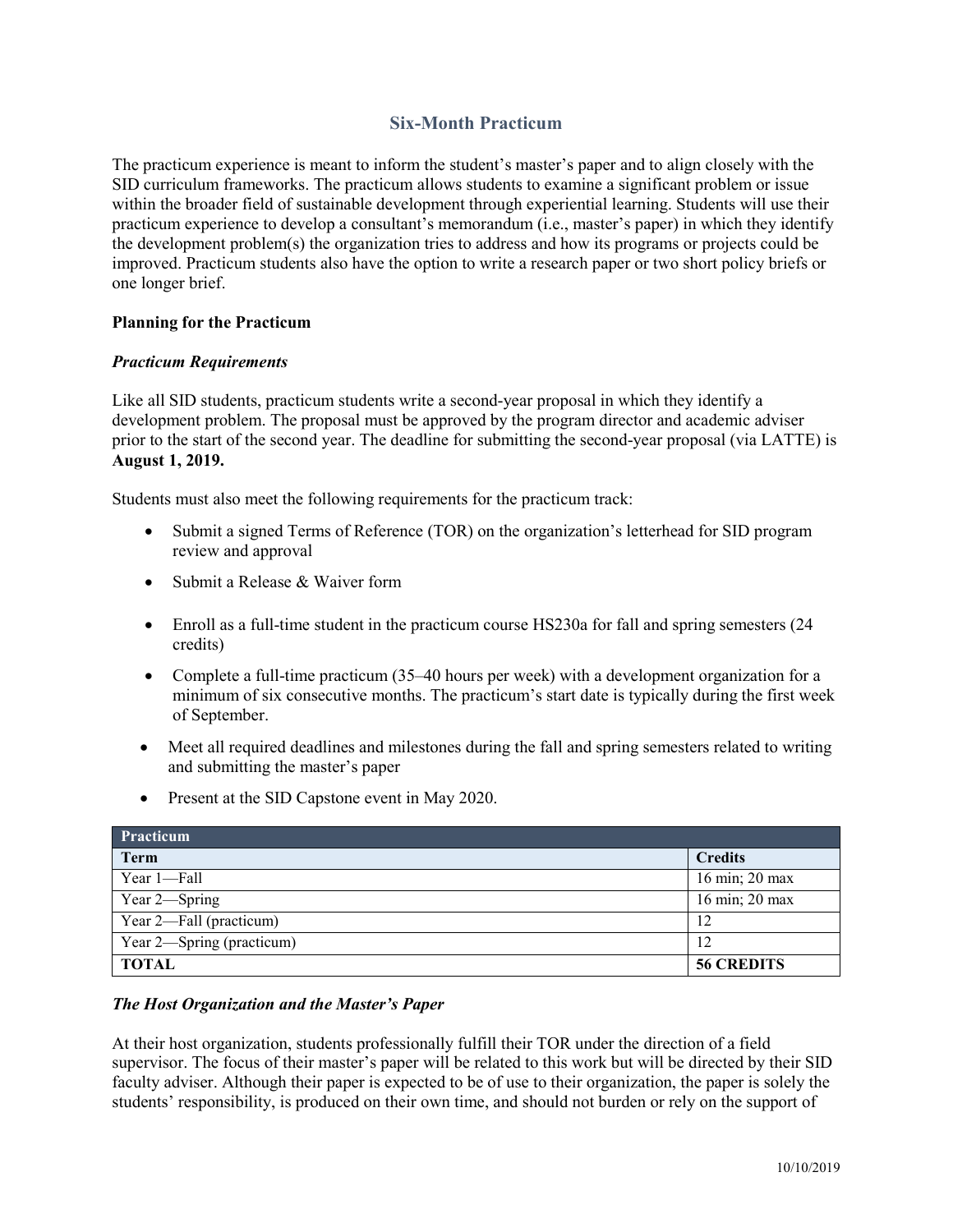anyone at the host organization. (The student's field supervisor and others are welcome to help, if they wish, but their support is voluntary.) The practicum student-field supervisor relationship is a professional employee-employer relationship that includes a mentorship component. This means that, with the exception of the master's paper, all work described in the TOR is under the guidance of the student's field supervisor.

## *Enrollment Status and Health Insurance for Practicum Students*

SID practicum students maintain Brandeis student status by paying a [continuation fee](https://heller.brandeis.edu/admissions/pdfs/2016-2017-costs/sid-coa-16.pdf) during the fall and spring semesters of their second year. Students are required to maintain their Brandeis [health insurance](http://www.brandeis.edu/health/insurance/index.html) policy or its equivalent, regardless of their practicum location. Students must register for the field practicum course (HS230a) for both the fall and spring semesters to maintain their status as full-time students and to receive credit for their practicum. The practicum course counts for 12 credits each semester and is graded as credit (CR) or no credit (NC).

# *Visas, Permits, and/or Other Required Documentation for the Practicum*

Students are responsible for obtaining required visas, permits, and other documentation, with guidance from the host organization. The host organization must provide any documentation needed to confirm their role. Some host organizations require students to provide proof of enrollment at Brandeis University. See the [Office of the University Registrar](mailto:http://www.brandeis.edu/registrar/transcript/enrollment.html) page of the Brandeis website for instructions on how to obtain a proof of enrollment letter. Contact Ravi Lakshmikanthan [\(kanthan@brandeis.edu\)](mailto:kanthan@brandeis.edu), the Assistant Dean for Academic and Student Services, with any questions.

International students on an F-1 visa who are completing practicums in the US or with a US organization cannot begin their practicums until they have met all [International Student and Scholars Office \(ISSO\)](https://www.brandeis.edu/isso/) requirements, including an approved [CPT form.](mailto:http://www.brandeis.edu/isso/current/employment/cpt/) Students should review the visa guidelines on the [Employment/Academic Internships](https://www.brandeis.edu/isso/current/employment/index.html) page of the ISSO website and reference the [CPT Application Check](https://brandeis.edu/isso/documents/current/employment/cpt/CPT_Application_Check_List.pdf)  [List.](https://brandeis.edu/isso/documents/current/employment/cpt/CPT_Application_Check_List.pdf) Contact [ISSO](https://www.brandeis.edu/isso/about/contact.html) with any questions related to F-1 visa requirements.

# *Emergency Medical and Travel Insurance*

Brandeis University is contracted with [CHUBB Travel Assistance Program and Europ Assistance](https://eservices.europassistance-usa.com/sites/ACEAandH/Anon/Pages/Welcome.aspx?ReturnUrl=/sites/aceaandh/_layouts/Authenticate.aspx?Source=%2Fsites%2Faceaandh®Prompt=1) to provide assistance to students completing international practicums. In addition to the coverage provided by the student's own health insurance, CHUBB and Europ Assistance provide the following benefits (adapted from the Insurance and Travel Assistance Coverage webpage of the Brandeis Office of Study Abroad):

- Medical Assistance: referral to a doctor or medical specialist; medical monitoring while hospitalized; emergency medical evacuation to proper medical facilities (100% of covered expenses); and repatriation of remains (100% of covered expenses).
- Travel Assistance: emergency travel arrangements
- Personal Assistance: pre-trip medical referral information; emergency medication; embassy and consular information; lost document assistance; emergency cash advances; emergency referrals to legal assistance.
- Security Assistance: crisis hotline; on-the-ground security assistance; access to secure, web-based system for tracking global threats and health- or location-based risk intelligence; security